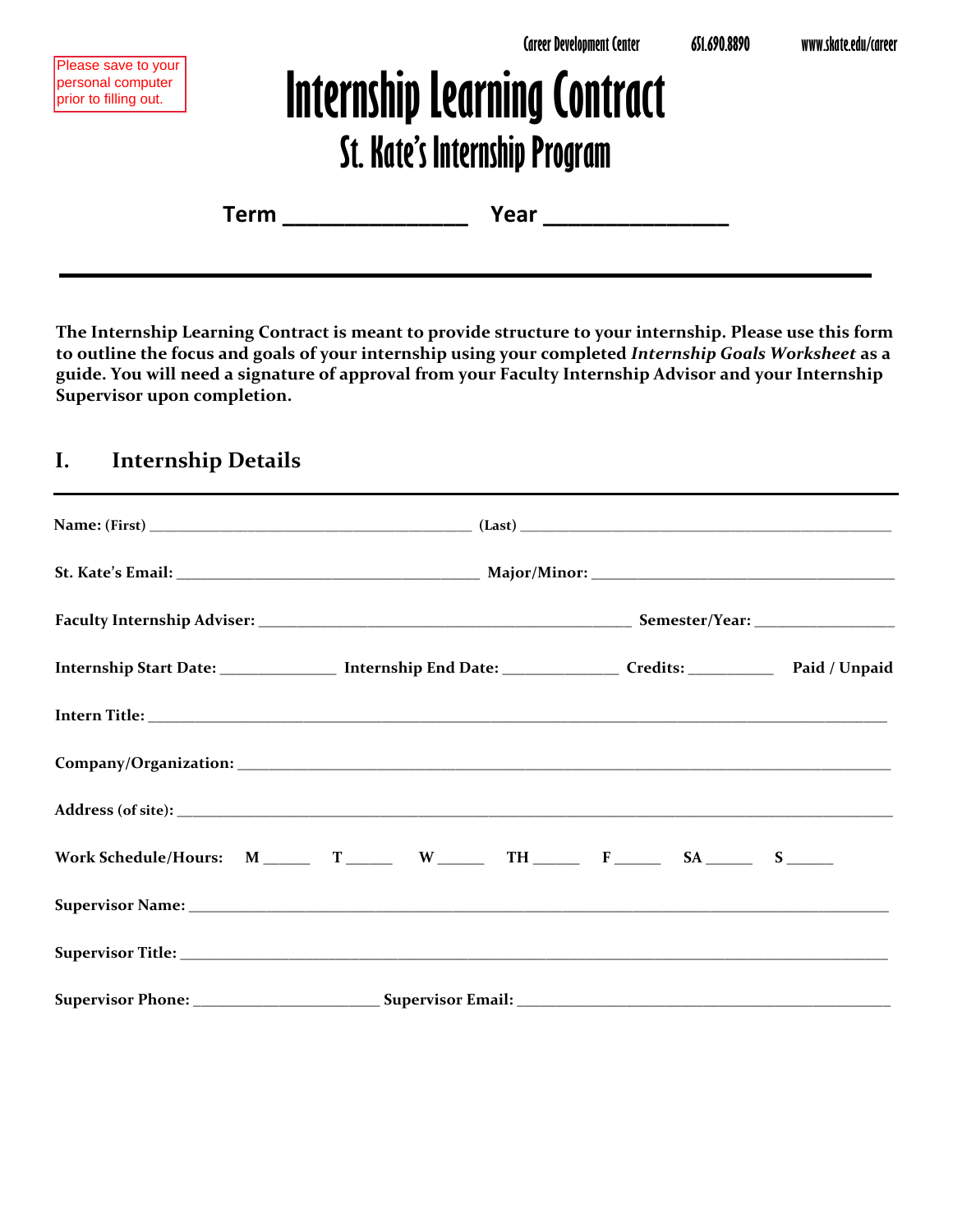# **II. Finalized Internship Position Description**

List the duties of your internship position *(provide as much detail as possible including: training, daily tasks and responsibilities, special priorities, projects etc.)* 

1.

| 2.               |  |  |  |
|------------------|--|--|--|
| $\overline{3}$ . |  |  |  |
| 4.               |  |  |  |
| 5.               |  |  |  |
| 6.               |  |  |  |
| 7.               |  |  |  |
| 8.               |  |  |  |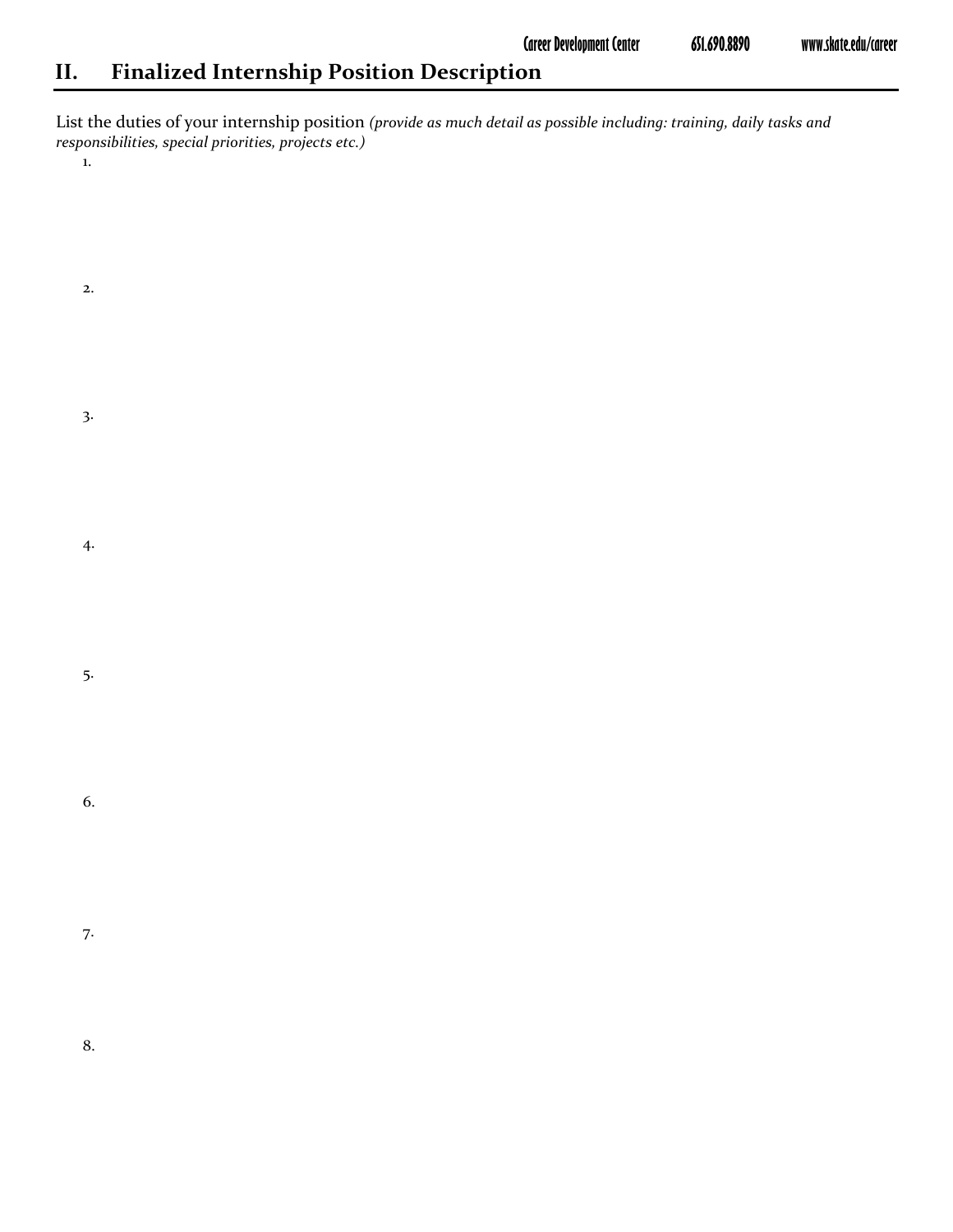## **III. Internship Goals**

For each category below, use goals from your *Internship Goals Worksheet* to include in the chart.

#### **MAJOR CONNECTION**

| GOAL<br>(From Goals Worksheet) | What will I DO to learn/improve<br>this goal? | Who will provide feedback on my<br>progress and how?<br>(supervisor, client, customer etc.) |
|--------------------------------|-----------------------------------------------|---------------------------------------------------------------------------------------------|
|                                |                                               |                                                                                             |
|                                |                                               |                                                                                             |
|                                |                                               |                                                                                             |
|                                |                                               |                                                                                             |
|                                |                                               |                                                                                             |
|                                |                                               |                                                                                             |

#### **SKILLS DEVELOPMENT**

| GOAL<br>(From Goals Worksheet) | What will I DO to learn/improve<br>this goal? | Who will provide feedback on my<br>progress and how?<br>(supervisor, client, customer etc.) |
|--------------------------------|-----------------------------------------------|---------------------------------------------------------------------------------------------|
|                                |                                               |                                                                                             |
|                                |                                               |                                                                                             |
|                                |                                               |                                                                                             |
|                                |                                               |                                                                                             |
|                                |                                               |                                                                                             |
|                                |                                               |                                                                                             |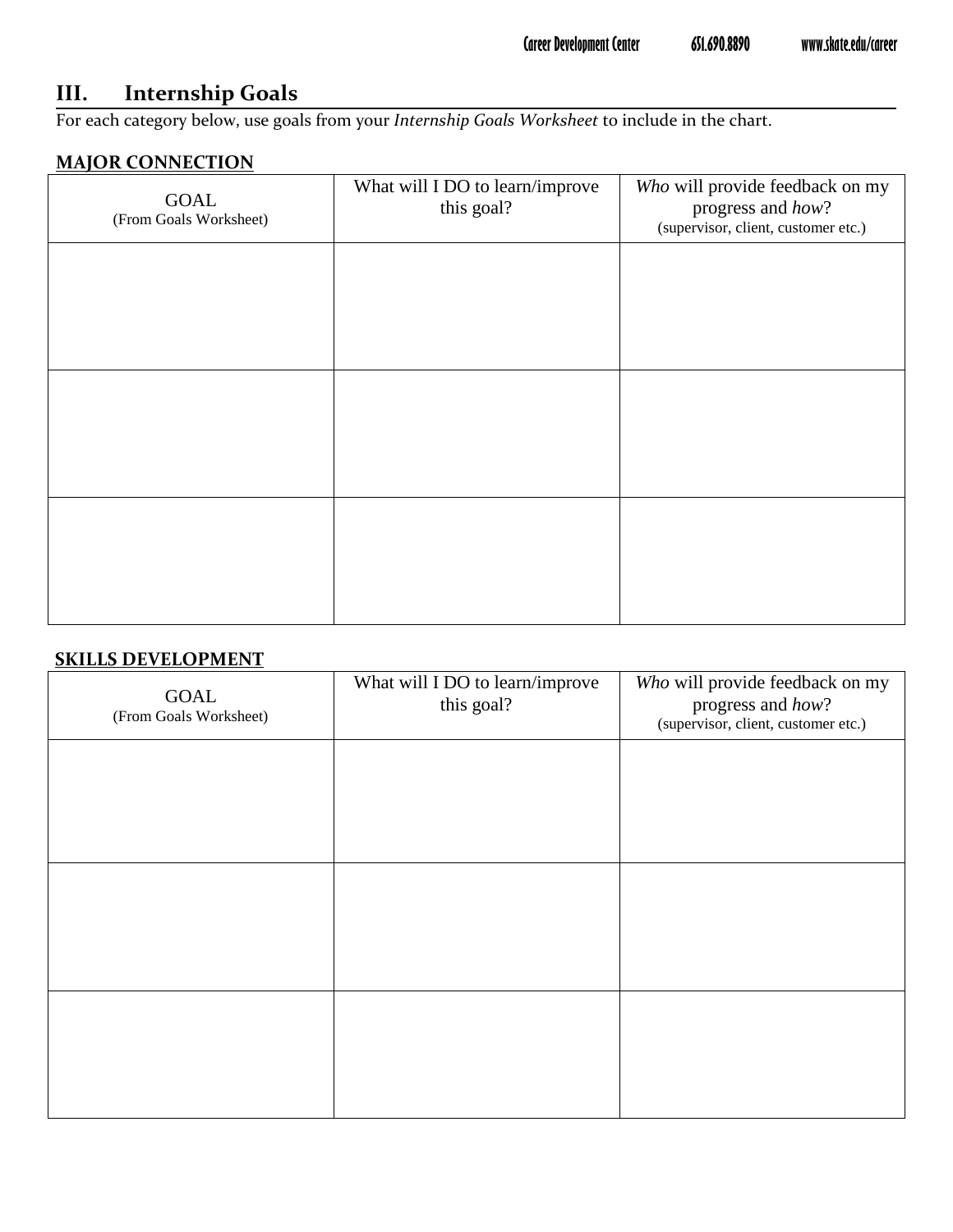# **III. Internship Goals Continued…**

#### **LEADERSHIP GROWTH**

| <b>GOAL</b><br>(From Goals Worksheet) | What will I DO to learn/improve<br>this goal? | Who will provide feedback on my<br>progress and how?<br>(supervisor, client, customer etc.) |
|---------------------------------------|-----------------------------------------------|---------------------------------------------------------------------------------------------|
|                                       |                                               |                                                                                             |
|                                       |                                               |                                                                                             |
|                                       |                                               |                                                                                             |
|                                       |                                               |                                                                                             |
|                                       |                                               |                                                                                             |
|                                       |                                               |                                                                                             |

#### **PERSONAL INTEREST**

| <b>GOAL</b><br>(From Goals Worksheet) | What will I DO to learn/improve<br>this goal? | Who will provide feedback on my<br>progress and how?<br>(supervisor, client, customer etc.) |
|---------------------------------------|-----------------------------------------------|---------------------------------------------------------------------------------------------|
|                                       |                                               |                                                                                             |
|                                       |                                               |                                                                                             |
|                                       |                                               |                                                                                             |
|                                       |                                               |                                                                                             |
|                                       |                                               |                                                                                             |
|                                       |                                               |                                                                                             |